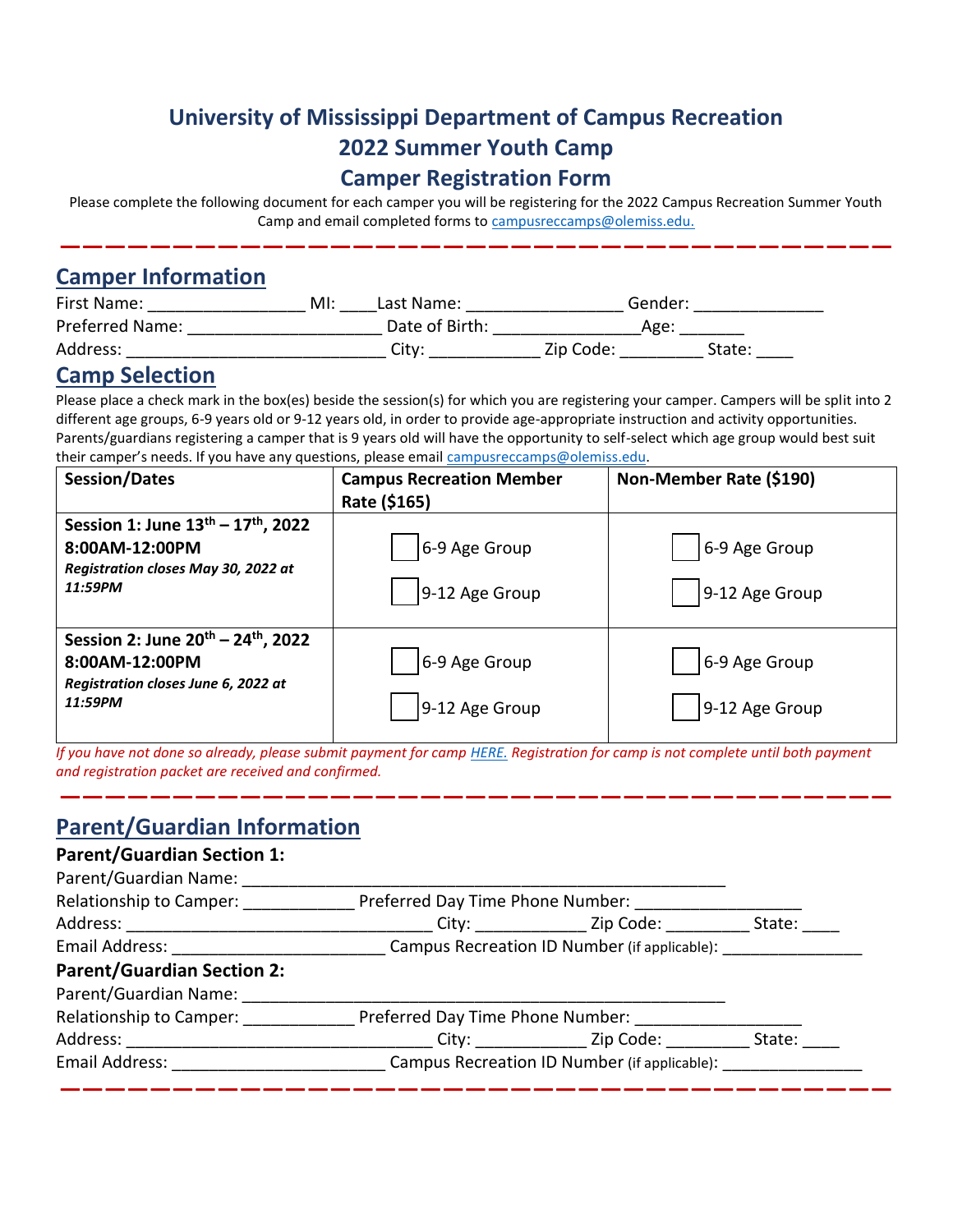## **T-Shirt Order**

One t-shirt will be provided to each camper as part of the registration cost. Preferred shirt size is only guaranteed for registrations received before May 23, 2022. Campers should plan to wear this shirt on the last day of camp (Friday). Additional shirts can be purchased for \$15 during online registration in order to wear during additional days of camp.

**—————————————————————————————————————**

### **Summer Medical Form**

The information on this form is required of campers; it is gathered to assist us in identifying appropriate care. In the event of an emergency, this form will be provided to the appropriate emergency personnel. Any changes to this form should be provided to the camp staff upon participant's arrival to camp (or earlier). All information should be that of the camper's, not the parent/guardian's unless explicitly asked for.

#### **Camper's information**

| First Name:            | MI: | Last Name:     | sender          |
|------------------------|-----|----------------|-----------------|
| <b>Preferred Name:</b> |     | Date of Birth: | A <sub>RC</sub> |

**Emergency Contact** (Other than the two primary parents/guardians listed in the parent/guardian information section above) In the case of emergency, illness, or accident to the child; the University of Mississippi Campus Recreation Staff is authorized to contact the following:

| Contact #1                                                                                          |  |
|-----------------------------------------------------------------------------------------------------|--|
|                                                                                                     |  |
| Preferred Phone Number: _________________                                                           |  |
| Contact #2                                                                                          |  |
|                                                                                                     |  |
| Preferred Phone Number:                                                                             |  |
| <b>Insurance Information</b>                                                                        |  |
| Please select one of the following:                                                                 |  |
| This camper is covered by Medical Insurance                                                         |  |
| This camper is NOT covered by Medical Insurance (COMPLETE Waiver of Health Insurance Form)          |  |
|                                                                                                     |  |
| Member/Policy Holder's Name __________________________ Member ID #: _______________________________ |  |

#### **Waiver of Health Insurance**

I, the custodial parent/guardian of the listed child, acknowledge that I am fully responsible for all costs incurred in the event that my child requires medical attention. I understand the Department of Campus Recreation at the University of Mississippi will take the necessary steps to ensure that my child received necessary medical care. I hereby hold the Department of Campus Recreation, the University of Mississippi, and its representatives harmless in the exercise of this authority.

\_\_\_\_\_\_\_\_\_\_\_\_\_\_\_\_\_\_\_\_\_\_\_\_\_\_\_\_\_\_\_\_\_\_\_\_ \_\_\_\_\_\_\_\_\_\_\_\_\_\_\_\_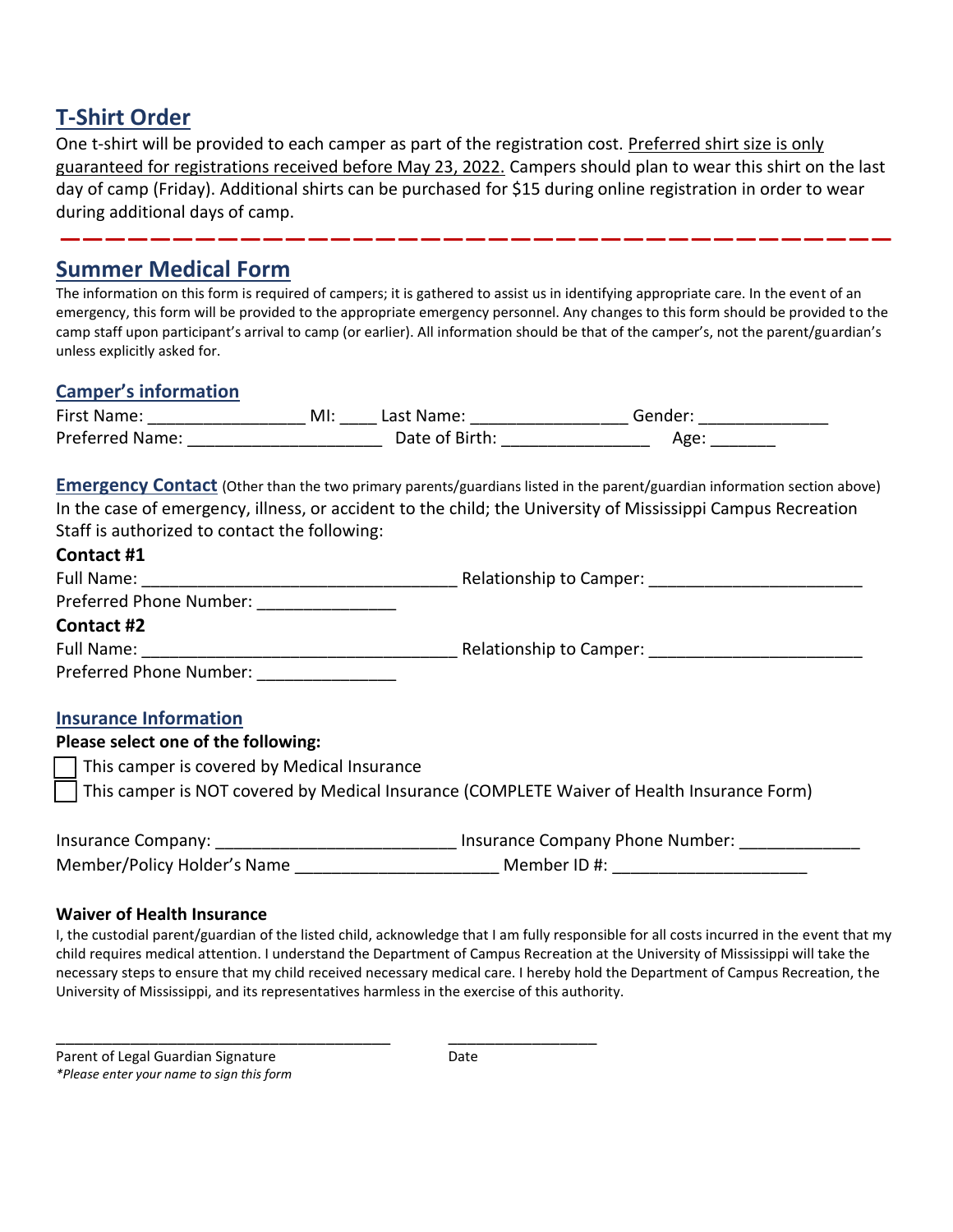#### **Allergies**

This child has no known allergies

This child has allergies and/or dietary restrictions (please fill out the information below)

List all known allergies – describe reaction and management of the reaction.

- Medication Allergies & Reactions:
- Food Allergies/Dietary Restrictions & Reactions:
- Other Allergies & Reactions:

Does your child require administration of any prescribed medication in the event of an allergic reaction? (If yes, please fill out the Medical Authorization Form accordingly)

\_\_\_\_\_\_\_\_\_\_\_\_\_\_\_\_\_\_\_\_\_\_\_\_\_\_\_\_\_\_\_\_\_\_\_\_\_\_\_\_\_\_\_\_\_\_\_\_\_\_\_\_\_\_\_\_\_\_\_\_\_\_\_\_\_\_\_\_\_\_\_\_\_\_\_

\_\_\_\_\_\_\_\_\_\_\_\_\_\_\_\_\_\_\_\_\_\_\_\_\_\_\_\_\_\_\_\_\_\_\_\_\_\_\_\_\_\_\_\_\_\_\_\_\_\_\_\_\_\_\_\_\_\_\_\_\_\_\_\_\_\_\_\_\_\_\_\_\_\_\_

 $Yes \mid \neg \neg \neg \neg \neg$ 

Does your child require the administration of any prescribed medication in the event of any other type of

\_\_\_\_\_\_\_\_\_\_\_\_\_\_\_\_\_\_\_\_\_\_\_\_\_\_\_\_\_\_\_\_\_\_\_\_\_\_\_\_\_\_\_\_\_\_\_\_\_\_\_\_\_\_\_\_\_\_\_\_\_\_\_\_\_\_\_\_\_\_

emergency? (If yes, please fill out the Medical Authorization From accordingly)

| Y<br>o | Nol |
|--------|-----|
|--------|-----|

#### **Medications Being Taken**

This child takes NO medication on a routine basis

\_\_ This student takes medication(s) **(complete chart below):**

| <b>Medication Name and</b><br>Strength | <b>Dosage</b> | <b>Time(s) Taken Each Day</b> | <b>Reason(s) for Taking</b> |
|----------------------------------------|---------------|-------------------------------|-----------------------------|
|                                        |               |                               |                             |
|                                        |               |                               |                             |
|                                        |               |                               |                             |
|                                        |               |                               |                             |
|                                        |               |                               |                             |

I, the custodial parent/guardian of the listed child, give permission for the participant to take the above listed medication(s) as directed on the packaging. I also understand that the University of Mississippi Department of Campus Recreation, its staff, or other representatives cannot administer any medication to participants (including over the counter medications such as Tylenol or Advil). Participants should be able to self-medicate, or parents should make the proper arrangements. Additionally, our office will not assume responsibility for holding medications.

\_\_\_\_\_\_\_\_\_\_\_\_\_\_\_\_\_\_\_\_\_\_\_\_\_\_\_\_\_\_\_\_\_\_\_\_ \_\_\_\_\_\_\_\_ Signature of Parent/Legal Guardian Date *\*Please enter your name to sign this form*

#### **Child's Medical Conditions and Physical Activity Restrictions**

This child is NOT being treated for a medical condition and/or does not have a physical activity restriction This child is being treated for a medical condition(s) and/or has physical activity restrictions (fill out chart below):

| <b>UCIUWJ.</b>             |  |
|----------------------------|--|
| Medical<br>Condition(s)    |  |
| Physical<br>Restriction(s) |  |
|                            |  |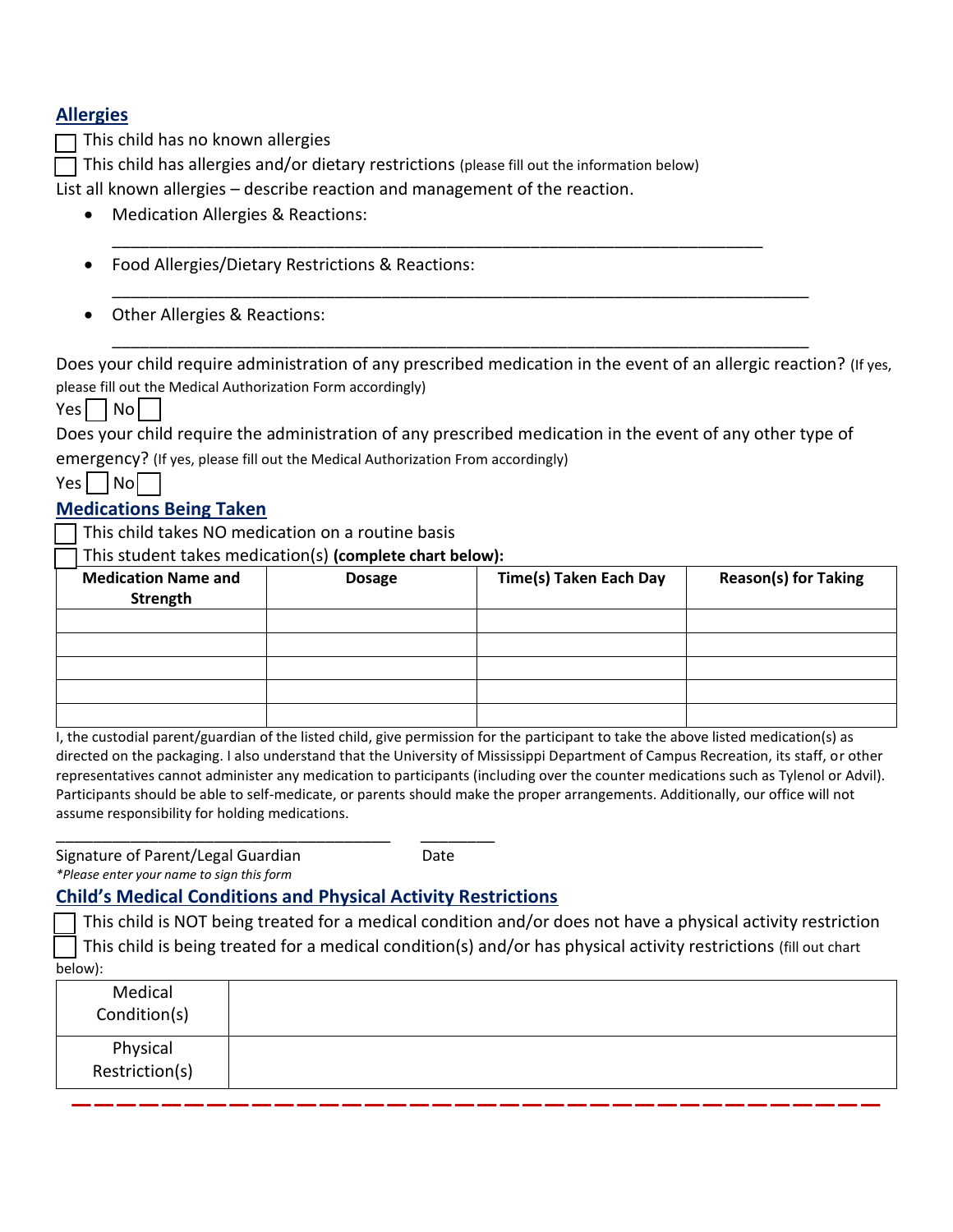#### **Informed Consent, Waiver, and Release of Liability**

I consent to participate in the above University of Mississippi Summer Camp, Conference, or Program, identified above. I understand and acknowledge that there are inherent risks in participating in the Summer Program that can result in losses, damages, injury or death. These risks may include, but are not limited to, bruises, cuts, transmitted illnesses or diseases, strains, neck/spinal injuries, broken bones, cardiovascular injuries, dehydration, sunburn, concussions or other bodily injuries. I knowingly and voluntarily assume any and all risks associated with the Summer Program, wherever such participation may occur, including Participant's transit to and/or from the Summer Program.

In consideration my participation in the Summer Program, I knowingly, voluntarily and forever waive, release, and discharge the University of Mississippi from all present and future claims of any type for any harm or loss, including property damage, personal injury, illness or death, that either I may incur. I agree to indemnify, hold harmless and covenant not to sue the University of Mississippi for any claims, damages, personal injury, illness, death, medical expenses, disability, lost wages, loss of capacity, property damage, court costs, attorney's fees or any other losses or claims of any kind arising out of my involvement with or participation in the Summer Program.

I acknowledge and agree that it is my sole responsibility to consult with a physician or health care provider regarding participation before I engage in any Summer Program activity. I represent and warrant that I am physically and/or mentally able to participate in the Summer Program and no physician or other health care provider has advised me otherwise. I am not aware of any health condition or impairment that would prohibit or otherwise limit my participation. In the event of an illness or injury, I hereby authorize the University of Mississippi to either administer or secure any and all medical treatment necessary or appropriate and to arrange transportation for such treatment, if necessary. I understand and agree that I am financially responsible for all medical or other expenses incurred because an illness or injury. I agree to indemnify and hold harmless the University of Mississippi for any fees imposed by any physician, hospital, ambulance service or other health care provider. I also agree to release, hold harmless, and forever covenant not to sue the University of Mississippi for any injury arising out of medical treatment or the administration of medication that I receive.

I HAVE READ AND UNDERSTAND THIS DOCUMENT AND ACKNOWLEDGE THAT IT LIMITS OR EXTINGUISHES CERTAIN LEGAL RIGHTS THAT I MAY HAVE AGAINST THE UNIVERSITY OF MISSISSIPPI. I UNDERSTAND AND AGREE THAT THIS CONSENT, WAIVER, AND RELEASE OR LIABILITY IS BINDING UPON ME, AND MY RESPECTIVE FAMILY MEMBERS, HEIRS, EXECUTORS, ADMINISTRATORS, ASSIGNS, AND ANY OTHER PERSONS WHO PURPORTS TO ACT ON OUR BEHALF.

**—————————————————————————————————————**

Signature of Parent/Legal Guardian Date *\*Please enter your name to sign this form*

\_\_\_\_\_\_\_\_\_\_\_\_\_\_\_\_\_\_\_\_\_\_\_\_\_\_\_\_\_\_\_\_\_\_ \_\_\_\_\_\_\_\_\_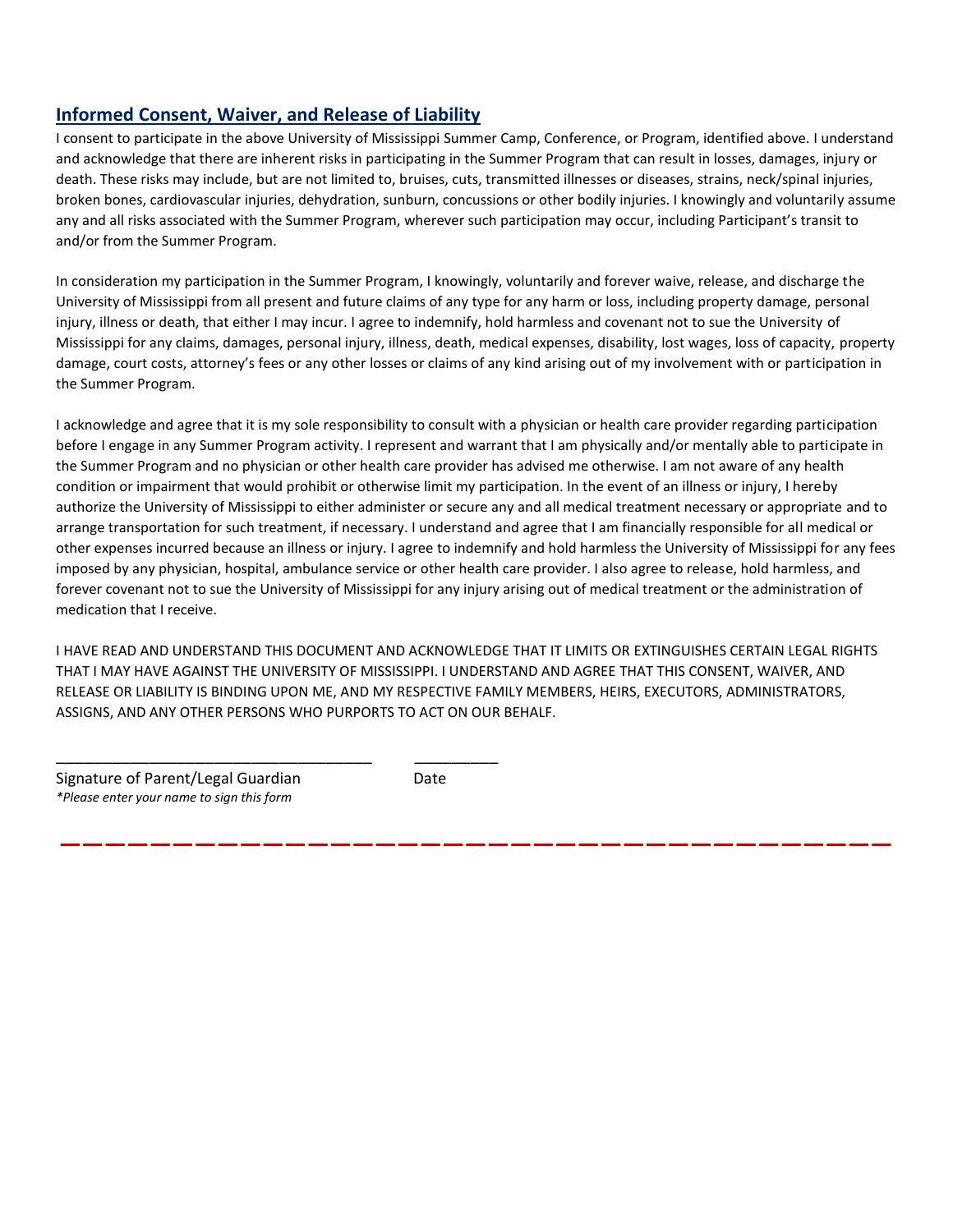# **Covid-19 Compliance, Liability Waiver, and Assumption of the Risk Addendum**

The novel coronavirus, COVID-19, is a highly infectious, life-threatening disease declared by the World Health Organization to be a global pandemic. COVID-19's highly contagious nature means that contact with others, or contact with surfaces that have been exposed to the virus, can lead to infection. Additionally, individuals who may have been infected with COVID-19 may be asymptomatic for a period of time, or may never become symptomatic at all. Because of its highly contagious and sometimes "hidden" nature, it is currently very difficult to control the spread of COVID- 19 or to determine whether, where, or how a specific individual may have been exposed to the disease.

I understand that in accordance with current Center for Disease Control guidance, it is highly recommended that all persons continue to wear face masks when social distancing is not possible indoors, and that getting vaccinated is strongly encourage. I agree that if I am exhibiting symptoms or if, to my knowledge, I have been in contact with anyone diagnosed with COVID-19 or is exhibiting symptoms of respiratory illness, loss of taste or smell, a fever of 100.4°F or higher, or signs of a fever within the last 14 days, I will not participate in the University of Mississippi Summer Program ("Summer Program").

By signing up to attend the Summer Program, I acknowledge the contagious nature of COVID-19, the fact that it can be difficult to identify in another, and the inherent risks of exposure in a social setting to those who may be infected with COVID-19. I knowingly and voluntarily assume the risk that I may be exposed to or infected with COVID-19 by participating in the Summer Program. I knowingly and voluntarily waive and release the University of Mississippi from all present and future claims of any type for any harm or loss, including economic loss, personal injury, death, or property damage suffered by me and arising out of my participation in the Summer Program. I agree to indemnify, hold harmless, and covenant not to sue the University of Mississippi for any damages, personal injury, death, medical expenses, disability, lost wages, loss of capacity, property damage, court costs, attorney's fees, or any other loss of any kind.

I acknowledge that I have asked for and/or been given any information that I may need to determine the risks associated with participating in the Summer Program, and to make an informed assumption of those risks. Aware of the foregoing, I am knowingly and voluntarily participating in the Summer Program.

I HAVE READ AND UNDERSTAND THIS AGREEMENT AND I AM AWARE THAT BY SIGNING THIS AGREEMENT I MAY BE WAIVING CERTAIN LEGAL RIGHTS, INCLUDING THE RIGHT TO SUE. THIS AGREEMENT SHALL BE BINDING UPON ME AND MY HEIRS, LEGAL REPRESENTATIVES, AND ASSIGNS, AND SHALL INURE TO THE BENEFIT OF THE UNIVERSITY AND THEIR SUCCESSORS AND ASSIGNS.

My signature below indicates that I have read and understand the above statements and intend to be bound legally by its terms.

Camper's Name

Signature of Parent/Legal Guardian *\*Please enter your name to sign this form*

\_\_\_\_\_\_\_\_\_\_\_\_\_\_\_\_\_\_\_\_\_\_\_\_\_\_\_\_\_\_

\_\_\_\_\_\_\_\_\_\_\_\_\_\_\_\_\_\_\_\_\_\_\_\_\_\_\_\_\_\_

Relationship to Camper **Date** Date

**—————————————————————————————————————**

\_\_\_\_\_\_\_\_\_\_\_\_\_\_\_\_\_\_\_\_\_\_\_\_\_\_\_\_\_\_ \_\_\_\_\_\_\_\_\_\_\_\_\_\_\_\_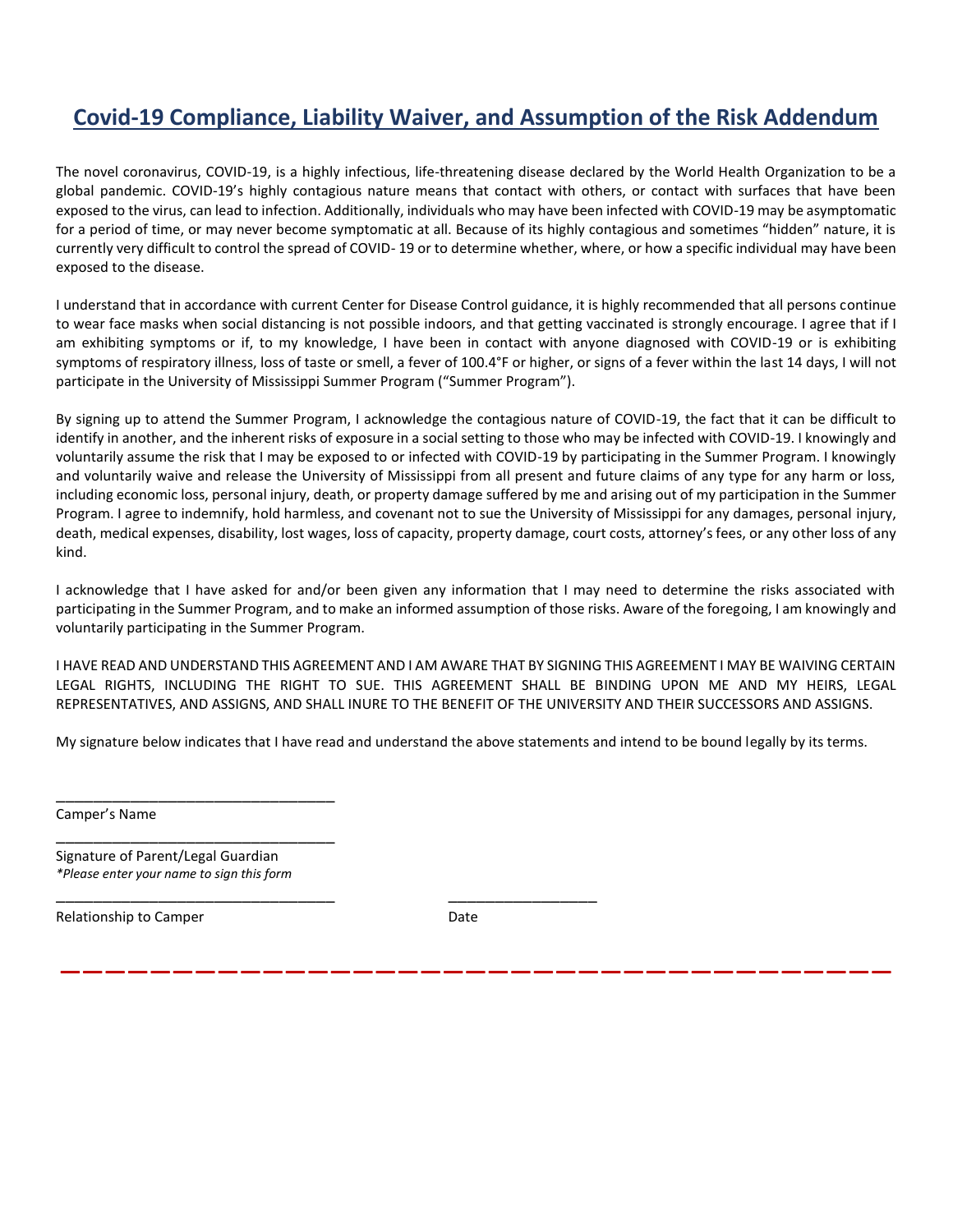## **Minor Photo Release**

I understand that the Department of Campus Recreation may use participant's name, image, voice, or likeness in still photograph and audio or video recording content at its sole discretion for its educational and promotional or marketing purposes in all forms of media, including social media. I understand that I have no edit, inspection, or approval rights. I release, hold harmless, and covenant not to sue the University of Mississippi Department of Campus Recreation for any claims that may arise out of the use of my name, image, voice, or likeness including but not limited to, any claims for defamation, invasion of privacy, or copyright infringement.

\_\_ I AUTHORIZE the Department of Campus Recreation to capture my child's name, image, voice or likeness in still photograph and audio or video recording.

\_\_ I DO NOT AUTHORIZE the Department of Campus Recreation to capture my child's name, image, voice, or likeness in still photograph and audio or video recording.

| Camper's Name |  |  |  |
|---------------|--|--|--|
|---------------|--|--|--|

\_\_\_\_\_\_\_\_\_\_\_\_\_\_\_\_\_\_\_\_\_\_\_\_\_\_\_\_\_\_ \_\_\_\_\_\_\_\_\_\_\_\_\_\_\_\_\_\_\_\_\_\_\_\_\_\_\_\_\_\_ Signature of Parent/Legal Guardian \_\_\_\_\_\_\_\_\_\_\_\_\_\_\_\_ *\*Please enter your name to sign this form*

**—————————————————————————————————————**

Date

## **Aquatics Acknowledgement**

Does your child know how to swim?  $Yes$  | No | |

Is your child comfortable participating in aquatic activities without assistance (such as use of flotation devices or assistance from an adult)?

 $Yes \Box No \Box$ 

#### **If you answered no to either of the previous questions, please answer the following questions:**

Would you like for your child to participate in aquatic activities with the use of an approved Coast Guard flotation device provided by the Campus Recreation staff? *If you answered no, your child will not be able to participate in aquatic activities. They will remain on the pool deck under the supervision of the camp staff.*

**—————————————————————————————————————**

 $Yes \Box No$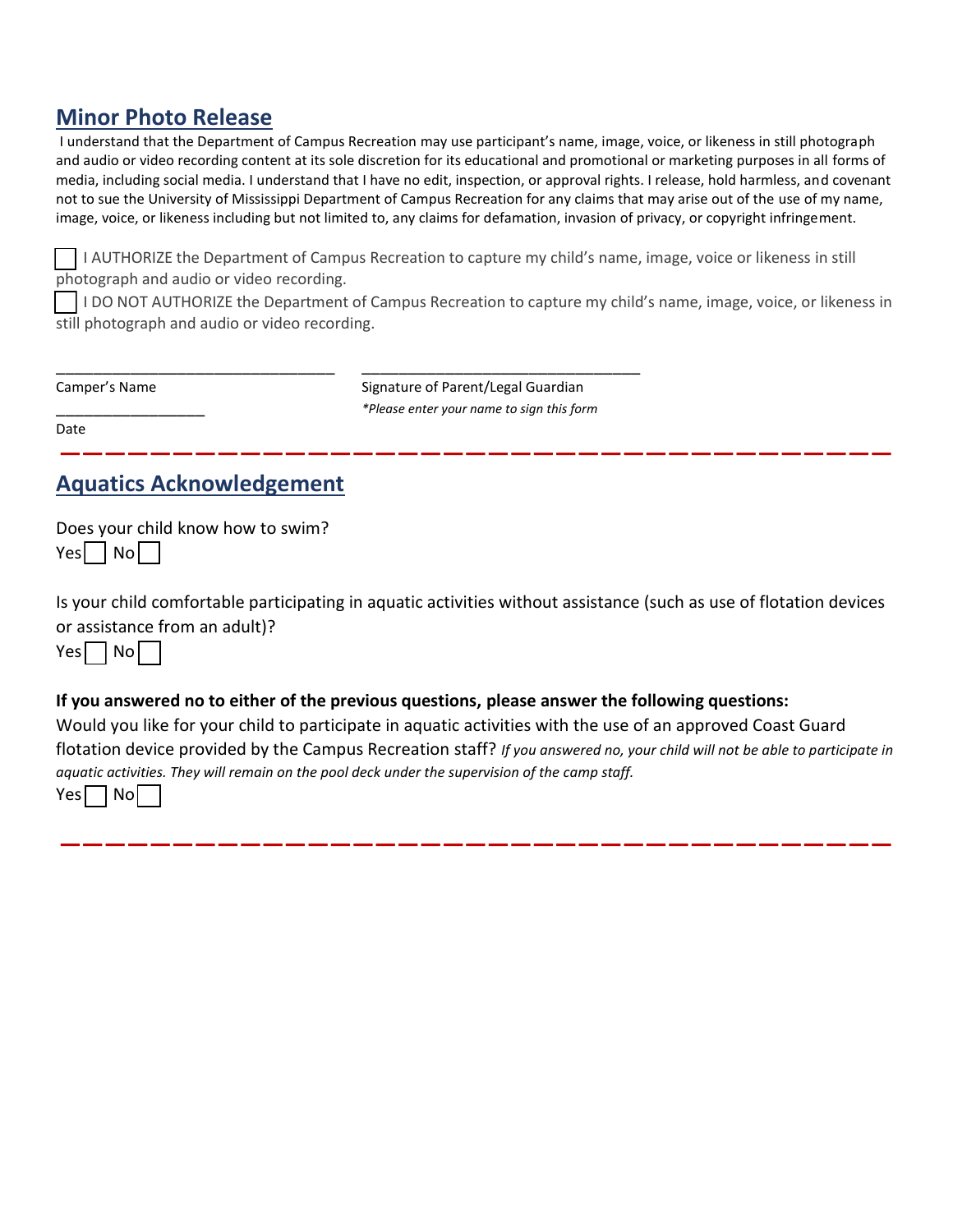# **Individuals Authorized for Pick Up**

Please list all individuals authorized to pick-up your camper(s). ONLY individuals on this list will be permitted to pick-up campers at the end of the camp session. Campers will not be released to individuals not included on the list. Parents/Guardians are encouraged to list all individuals that may need to pick-up campers. Additional individuals may be added up until the first day of camp, but the parent/guardian will be required to schedule a time to come in and add individuals in person. Emails, phone calls, or verbal additions to the list will not be accepted under any circumstances.

In addition to signing out the camper(s), individuals picking up campers will be required to present staff with their driver's license or picture ID in order for the camper(s) to be released to them. The full drop-off and pick-up guidelines, along with maps, for Campus Recreation Summer Youth Camps will be sent via email following registration.

Please indicate on the lines below all individuals authorized for pick-up including primary parents/guardians, relatives, babysitters, etc.

| Name | Relationship to Child | Phone number |
|------|-----------------------|--------------|
|      |                       |              |
|      |                       |              |
|      |                       |              |
|      |                       |              |
|      |                       |              |
|      |                       |              |
|      |                       |              |

By signing below, I have indicated I have read and understand the University of Mississippi Campus Recreation Summer Youth Camp pick-up policy outlined above.

**—————————————————————————————————————**

\_\_\_\_\_\_\_\_\_\_\_\_\_\_\_\_\_\_\_\_\_\_\_\_\_\_\_\_\_\_\_\_ \_\_\_\_\_\_\_\_\_\_\_\_\_\_\_\_\_\_\_\_\_\_\_\_\_\_\_\_\_\_\_\_\_\_\_\_ \_\_\_\_\_\_\_\_\_

Legal Name of Camper The Signature of Parent/Legal Guardian Date Date *\*Please enter your name to sign this form*